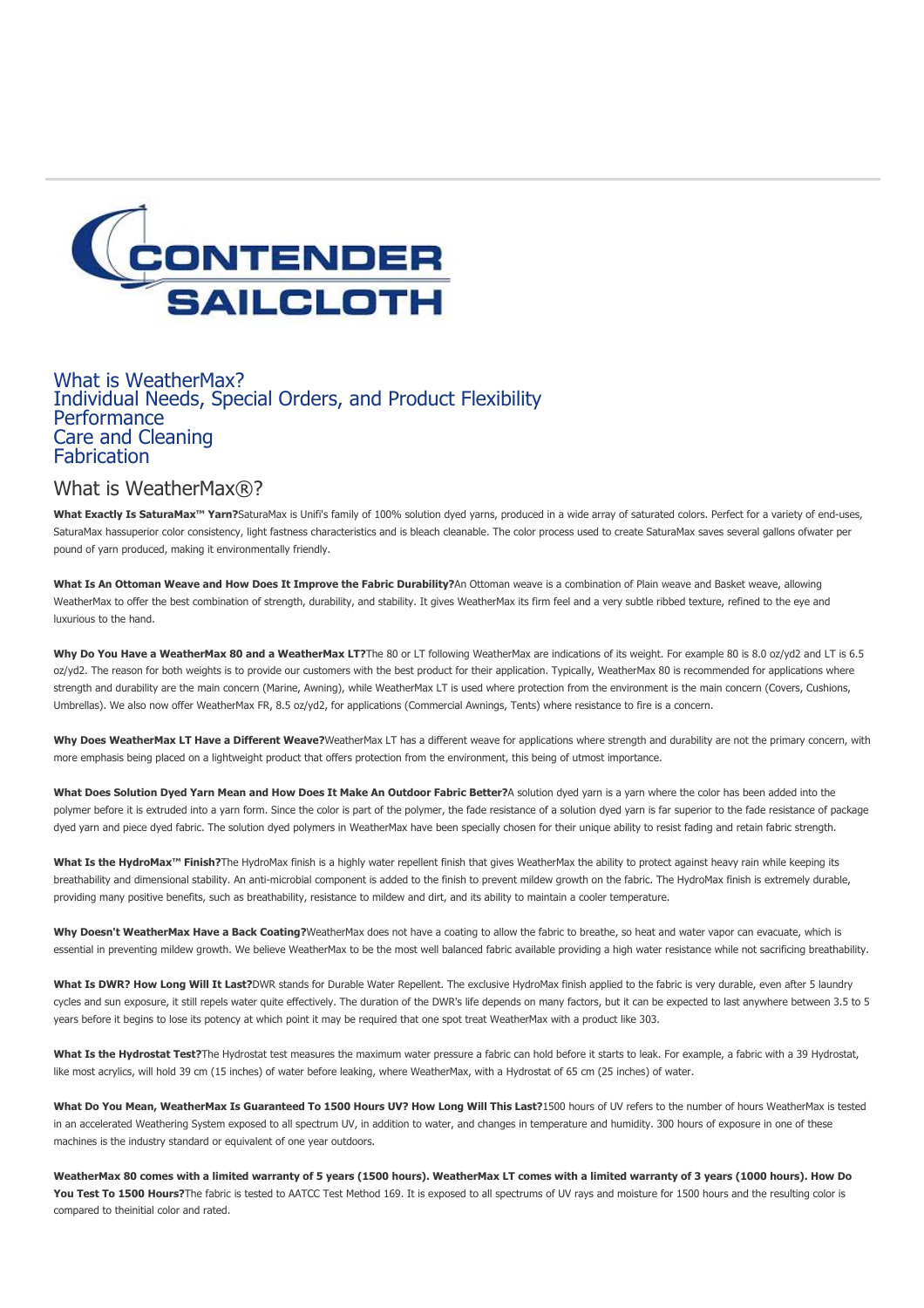**What Is the Color Rating After 1500 Hours and How Does This Compare To Acrylic Fabrics?**After 1500 hours, on a scale from 1 to 5, the color rating is 4.5, the same as Acrylic fabrics.

What Type of Edge / Selvedge?WeatherMax comes in 60-inch width with a fused selvedge, allowing fabricators to use it right off the roll. Because it is made with filament yarns, the fused edge of WeatherMax will not unravel like the trimmed edge of acrylic fabrics.

How Many Colors Are Offered?At the present time, we offer 17 solid colors, but we are continuing to develop new colors as we expand the WeatherMax line of products. Most recently, we released WeatherMax 80 in 3 tweeds; Forest Tweed, Cardinal Tweed, and Sapphire Tweed.

How Is WeatherMax Shipped?WeatherMax 80 is available in 75-yard rolls with a 60-inch usable width with fused edges. WeatherMax LT is available in 100-yard rolls with a 60-inch usable width with fused edges. WeatherMax FR is available in 65-yard rolls with a 60-inch usable width with fused edges.

## <span id="page-1-0"></span>Individual Needs, Special Orders, and Product Flexibility

**Is WeatherMax Available In a Fire Retardant State?**Yes; WeatherMax FR provides the superior color retention and strength of WeatherMax combined with the most advanced technology in flame retardancy. WeatherMax FR is California State Fire Marshal-Title 19 approved, passes CPAI-84 Class I or Class 1, ASTM E-84, NPFA 701 Test Method 1 & 2, and the Horizontal Flame Test FMVSS 302 (Federal Motor Vehicle Safety Standard 302).

**Are All Styles Of WeatherMax Available In a Flame Retardant State?**No; currently, we offer 10 styles in WeatherMax FR, Pacific Blue, True Red, Burgundy, Captain Navy, Black, Light Charcoal, Toast, Yellow, White, andForest Green.

**Can You Do Special Colors and What Is the Minimum Yardage Required?**Special colors can be developed upon request. Due to the difficulty involved in developing solution dyed yarns with excellent UV resistance, there will be specific ordering requirements involved.

How Long Does It Take To Develop a Special Color?Typically, it takes several months to develop a new color, because of the solution dyed yarn development process and our thorough UV testing required for a new color to meet our stringent standards of WeatherMax performance.

**Is WeatherMax Available In Stripes?**Not in our present commerical product line, but stripes, color combinations and textured weaves may be available depending on factors such as volume, minimums, lead time, etc.

**Can You Do a Special Width and What Would Be the Minimum Slit Width Available? How About With the Selvedges Still Intact?**Upon request, WeatherMax can be ordered with selvedges still intact based on customer need. Also, special width can be accommodated (from 3 to 85 inches). Both of these require prior notification with ample time to process special orders.

**Are Short, Cut Rolls Available For Sale?**WeatherMax is available in cut yardage. Contact your WeatherMax distributor.

**Is Marine Binding Available Manufactured Out of WeatherMax?**WeatherMax marine binding is available. Please contact your distributor for further information.

### <span id="page-1-1"></span>Performance

Why Is Fabric Breathability Important? Do Any Coated Fabrics, Including Surlast, Breathe?Fabric breathability is important because it allows water vapor pass through; preventing mildew growth and heat build up. By definition, coated fabrics do no breathe because of the coated layer put on the fabric. Some coated fabrics have moisture vapor transmission, but that is limited in the amount of moisture that can be moved through the fabric. Air permeability is the best measurement of moisture control.

Why Doesn't WeatherMax Sag Like Acrylic?WeatherMax is made with filament varns; it is elastic and recovers completely after stress to the fabric is removed. On the other hand, fabrics made of spun yarns such as acrylics, have little elasticity and will stretch under stress but will not recover completely, therefore producing the unsightly effect of sagging.

**Why Doesn't WeatherMax Crack Like Coated Fabrics? How Do You Check for Crack Resistance?**We measure WeatherMax cracking resistance by folding the fabric on itself and putting it in a deep freezer at -45°F for 5 days. It is then removed, unfolded and inspected for any cracks or breakdown at the fold. After such difficult testing asmentioned above, many coated fabrics will show cracks and discoloration of the coating, whereas WeatherMax remains unchanged. Also, some coated materials are degraded by saltwater, however, WeatherMax has been proven to be unaffected.

#### **Have You Tested Against WeatherMax In Direct Sunlight For Color and Fade Comparison? Where? How Long?**

WeatherMax has been tested in the South Florida Everglades with year round constant exposure to the elements and the color has resisted as well as you would expect of acrylic fabrics.

#### **How Does the Strength of WeatherMax Compare To Acrylic Over Time?**

WeatherMax has been tested in the South Florida Everglades with a year round constant exposure to the elements as well as maximum UV exposure, and the color & strength retention have been proven comparable to that of acrylic fabrics, a breakthrough in modified polymer technology. We have also run accelerated UV testing in our certified labs, and the results prove that WeatherMax at 1500 hours (equal to 5 years outdoors) exposure matches acrylics on fabric strength and color retention. WeatherMax has twice the strength retention of typical marine solution-dyed polyester.

### <span id="page-1-2"></span>Care and Cleaning

#### **Can You Clean WeatherMax With Bleach Or Will It Hurt the Color Or DWR Treatment?**

You can clean WeatherMax with a solution of 50% bleach and 50% water and it will not damage the color or the DWR finish.

#### **How Do You Remove Sewing Machine Oil From WeatherMax?**

We have found that Pull Out 2™, available from American Niagara Company,has proven to be the best method for removing oil spots from WeatherMax without leaving stains or spots behind. For best results, Pull Out 2 requires two applications. To find out more, contact ANC, or your WeatherMax distributor.